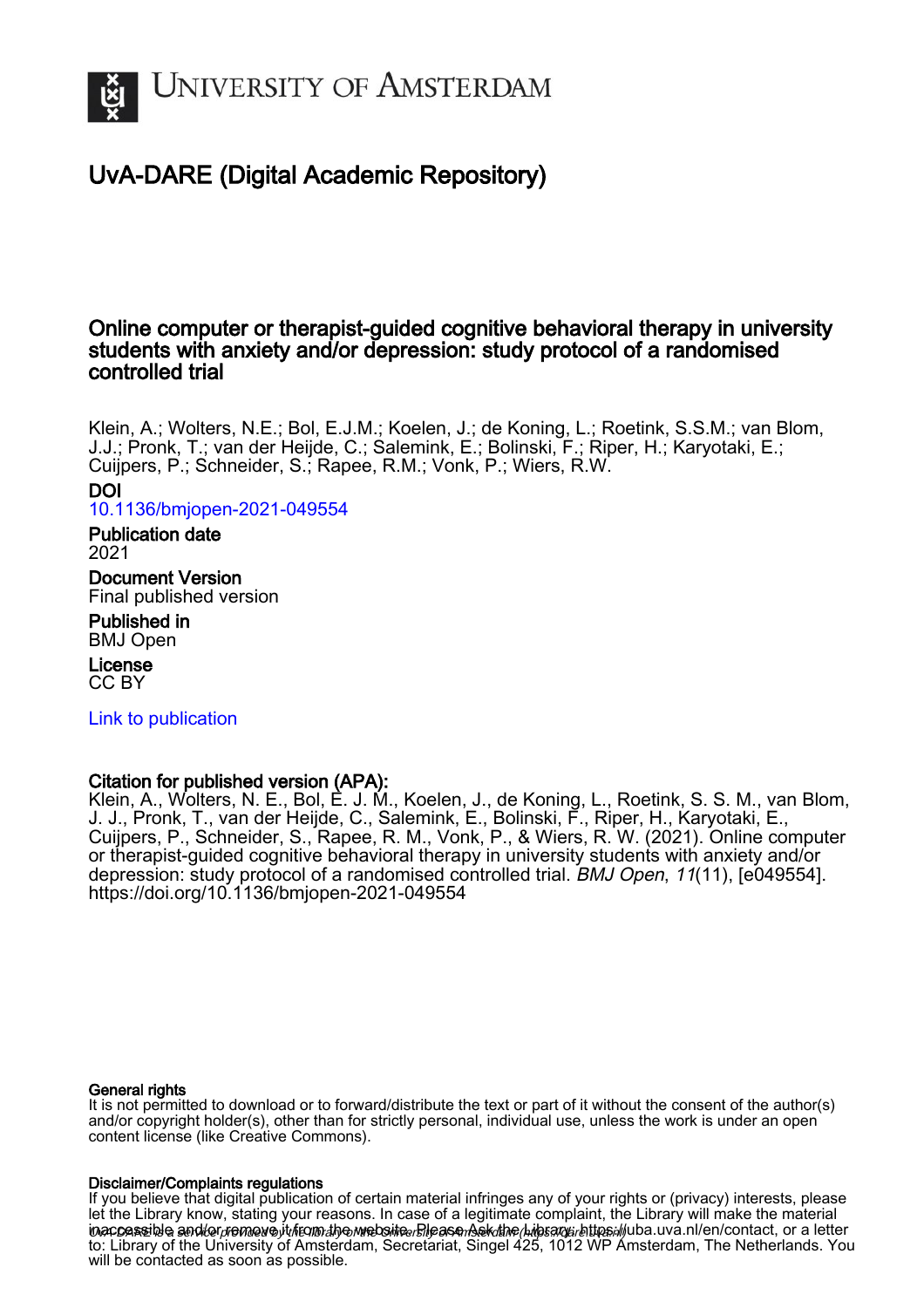# **BMJ Open Online computer or therapist-guided cognitive behavioral therapy in university students with anxiety and/or depression: study protocol of a randomised controlled trial**

AnkeKlein  $\bigcirc$  ,<sup>1,2</sup> N E Wolters,<sup>1,2</sup> E J M Bol,<sup>1</sup> J Koelen,<sup>1</sup> L de Koning,<sup>1</sup> S S M Roetink, $^1$  J J van Blom, $^1$  T Pronk, $^{1,3}$  Claudia van der Heijde, $^2$ Elske Salemink,<sup>1,4</sup> Felix Bolinski,<sup>5</sup> Heleen Riper,<sup>5</sup> Eirini Karyotaki <sup>®</sup>,<sup>5</sup> PimCuijpers  $\bullet$ , <sup>5</sup> S Schneider, <sup>6</sup> Ronald M Rapee, <sup>7</sup> Peter Vonk, <sup>2</sup> Reinout W Wiers<sup>1</sup>

#### **ABSTRACT**

**To cite:** Klein A, Wolters NE, Bol EJM, *et al*. Online computer or therapist-guided cognitive behavioral therapy in university students with anxiety and/or depression: study protocol of a randomised controlled trial. *BMJ Open* 2021;11:e049554. doi:10.1136/ bmjopen-2021-049554

► Prepublication history and additional supplemental material for this paper are available online. To view these files, please visit the journal online [\(http://dx.doi.org/10.1136/](http://dx.doi.org/10.1136/bmjopen-2021-049554) [bmjopen-2021-049554](http://dx.doi.org/10.1136/bmjopen-2021-049554)).

Received 27 January 2021 Accepted 08 October 2021

#### Check for updates

© Author(s) (or their employer(s)) 2021. Re-use permitted under CC BY. Published by BMJ.

For numbered affiliations see end of article.

Correspondence to Dr Anke Klein; A.M.klein@uva.nl Introduction Emerging adulthood is a phase in life that is associated with an increased risk to develop a variety of mental health disorders including anxiety and depression. However, less than 25% of university students receive professional help for their mental health reports. Internet-based cognitive behavioural therapy (iCBT) may entail useful interventions in a format that is attractive for university students. The aim of this study protocol is to test the effectiveness of a therapist-guided versus a computerguided transdiagnostic iCBT programme with a main focus on anxiety and depression.

Methods and analysis University students with anxiety and/or depressive symptoms will be randomised to a (1) 7-week iCBT programme (excluding booster session) with therapist feedback, (2) the identical iCBT programme with computer feedback only or (3) care as usual. Participants in the care as usual condition are informed and referred to conventional care services and encouraged to seek the help they need. Primary outcome variables are selfreported levels of anxiety as measured with the General Anxiety Disorder-7 and self-reported levels of depression as measured with the Patient Health Questionnaire-9. Secondary outcomes include treatment adherence, client satisfaction, medical service use, substance use, quality of life and academic achievement. Assessments will take place at baseline (t1), midtreatment (t2), post-treatment (t3), at 6 months (t4) and 12 months (t5) postbaseline. Social anxiety and perfectionism are included as potentially important predictors of treatment outcome. Power calculations are based on a 3 (group)  $\times$ 3 (measurement: pretreatment, midtreatment and posttreatment) interaction, resulting in an aimed sample of 276 participants. Data will be analysed based on intention-totreat and per protocol samples using mixed linear models. Ethics and dissemination The current study was approved by the Medical Ethics Review Committee (METC) of the Academic Medical Centre, Amsterdam, The Netherlands (number: NL64929.018.18). Results of this trial will be published in peer-reviewed journals. Trial registration number NL7328.

#### Strength and limitations of this study

- ► The current study protocol describes a randomised controlled trial (RCT) focused on university students with anxiety and/or depressive symptoms.
- ► A transdiagnostic internet-based cognitive behavioural therapy programme, with either therapist guidance or computerised guidance, is compared with care as usual (three-arm RCT).
- ► The procedure of the trial is developed to make it easily accessible and anonymous, and the full procedure is online.
- ► The therapists are not fully blinded to the treatment condition.
- The post-treatment outcomes rely on self-reports of the participants.

#### **BACKGROUND**

Emerging adulthood is a crucial stage in life that includes the transition from the teenage years to full-fledged adulthood (18–25 years). It is a phase during which many young adults attend university to receive education and training to obtain a degree that will be the basis for their adult working life.<sup>[1](#page-8-0)</sup> It is also the phase that is associated with an increased risk of developing a variety of mental health disorders such as anxiety and depression,  $2^{-4}$  whereby comorbidity is the rule rather than the excep-tion.<sup>[5](#page-8-2)</sup> Recent studies found that between  $16\%$ and 46% of all students suffer from mental health disorders. $2<sup>6</sup>$  Moreover, these problems have been associated with poorer academic performance, academic dropout, decreased labour market functioning and poorer social and health outcomes. $6-10$  Early detection and effective intervention are, thus, crucial with regard to the long-term prognosis of mental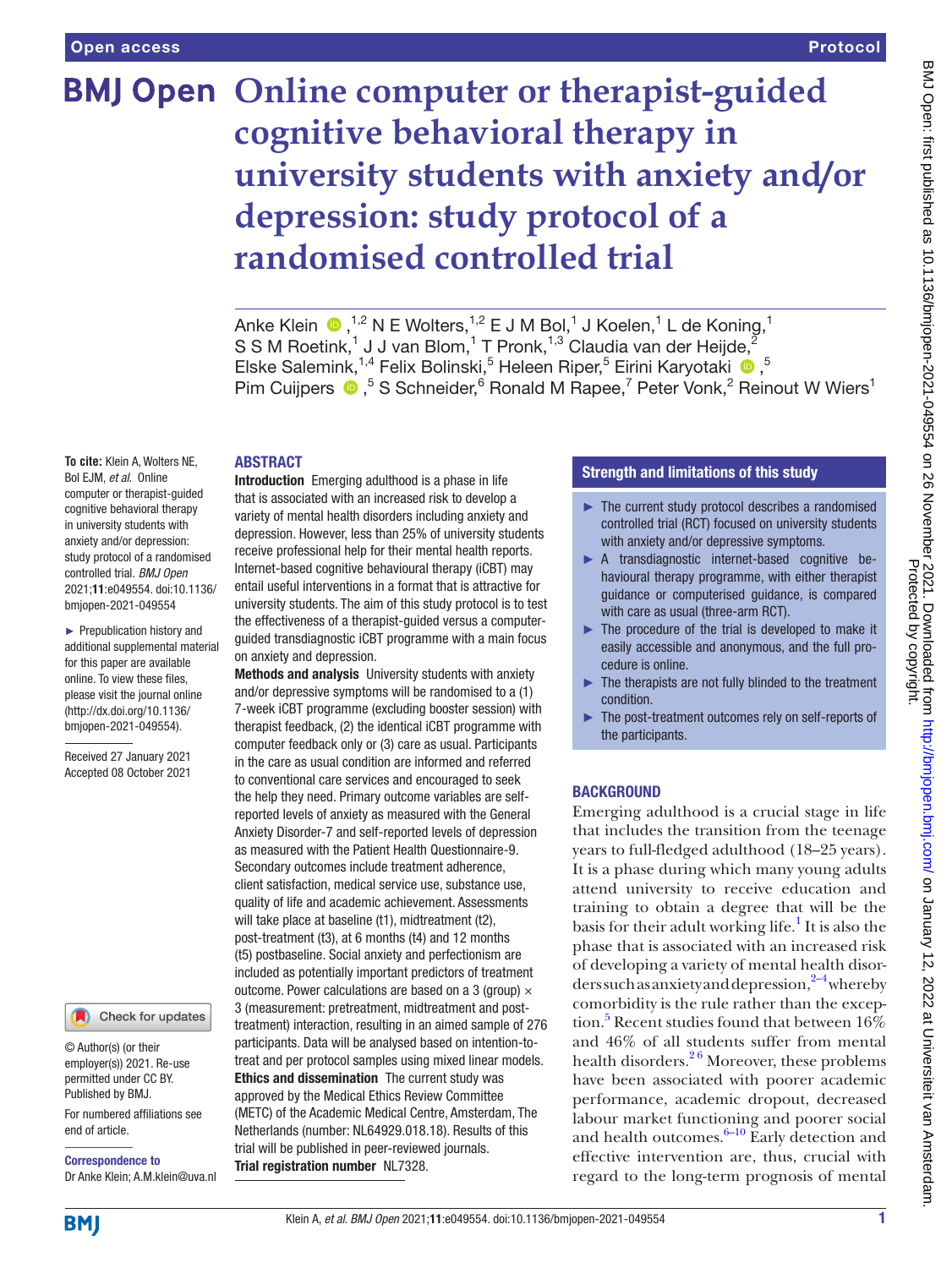disorders, especially as untreated mental disorders have a mean duration between 4 and 23 years.<sup>11</sup>

Online treatment programmes may be useful as an intervention in a format that is particularly attractive for university students, given the fact that less than 25% of students with mental health problems use available faceto-face services.<sup>12</sup> University students might avoid help due to several reasons, including fear of stigmatisation, lack of perceived urgency, preference to deal with it themselves, threat to identity formation and goal setting and/or scepticism regarding treatment effectiveness.<sup>[13 14](#page-8-6)</sup> This group may be more likely to seek help if an effective, more flexible, easily accessible and anonymous intervention strategy is provided. A scoping review by Boydell *et*   $a^{15}$  concluded that internet therapies have (untapped) potential to provide better information about mental health and may improve the cost efficacy of mental health services. Moreover, their study indicated that young people, in general, prefer eHealth treatments relative to face-to-face services.

Several studies demonstrated that the effectiveness of guided internet-based cognitive behavioural therapy (iCBT) programmes for anxiety and depression is comparable to conventional (face-to-face) CBT (for meta-analyses, see Carlbring *et al* and Cuijpers *et*   $a^{16}$ <sup>17</sup>). There is also some evidence for the effectiveness of internet interventions for young adults and university student populations with various mental health problems, including depression, anxiety, eating disorders, stress, alcohol and sleep problems $18-22$ . For example, a recent meta-analysis<sup>20</sup> focused on university students with mental problems, who self-selected a psychological online intervention (guided/unguided). They found small intervention effects for depression (*g*=0.18, 95% CI (0.08 to 0.27) and anxiety ( $g=0.27$ ,  $95\%$  CI (0.13 to 0.40)) in university students. It should be noted, however, that the effects on anxiety were not significant anymore after adjusting for publication bias. Harrer and colleagues $^{20}$  concluded that clearly more research is needed to explore ways to increase treatment effectiveness for university students and to study predictors of treatment outcome.

The current study includes a group of university students and focuses on two of the most common mental disorders in this group, namely, anxiety and depression.<sup>[2](#page-8-1)</sup> As comorbidity is high, we will use a transdiagnostic iCBT intervention, which has the advantage to target both disorders at the same time and thereby might increase treatment effectiveness (for a systemic review and metaanalysis, see Newby *et al*<sup>23</sup>). Moreover, iCBT programmes can be provided with or without additional personal guidance. Guidance usually implies written or verbal feedback by the therapist to the patient's homework assignments and other forms of (safe) communication (eg, chat, telephone) within an online environment with varying degrees of interactive features. $24$  Both approaches (with and without personal guidance) have shown to be efficacious, although programmes with (therapist) guidance generally report a higher effect size (for meta-analyses,

see Cuijpers *et al* and Richards and Richardson <sup>1725</sup>), even though it should be noted that a recent meta-analysis<sup>[20](#page-9-3)</sup> found no difference between personal or no personal guidance. To date, little is known about the effectiveness for therapist-guided versus a computer-guided version of the same intervention tested *within* the same study when applied to a university student sample with mental health  $\frac{20 \times 26 \times 27}{26 \times 27}$ . This could also have important health economic implications considering the additional cost of human support. Therefore, the current study tests this transdiagnostic iCBT for anxiety and depression in three groups; a therapist-guided online self-help version, a computer-guided version of the same programme and care as usual (CAU). Primary outcomes were anxiety and depression; secondary measures were included to evaluate treatment adherence and satisfaction, academic achievement and medical service use.

Internet-based programmes, either therapist-guided with personal feedback or computer-guided with automated feedback, might suit some individuals better than others. It is important to focus on possible treatment predictors (eg, including baseline symptoms severity, gender, personality factors and comorbidity), as this may help us understand more about the heterogeneity of treatment response.<sup>[20](#page-9-3) 28</sup> Specially, a recent meta-analysis<sup>20</sup> found limited effectiveness on anxiety in university students in their meta-analysis. The current study will focus on the possible role of social anxiety and perfectionism, as there is some evidence that adults and children with social anxiety might benefit less from general CBT programmes (for meta-analyses, see Hudson *et al* and Norton and Price $^{29\,30}$ ). Likewise, self-critical perfectionism is a transdiagnostic personality factor that is generally associated with worse treatment outcome, including  $CBT<sup>31</sup>$  $CBT<sup>31</sup>$  $CBT<sup>31</sup>$  Importantly, individuals with self-critical perfectionism have poorer social relationships, which in turn negatively impacts therapeutic progress.<sup>3</sup>

The aim of this study is to test the effectiveness of a therapist-guided versus a computer-guided transdiagnostic iCBT programme with a focus on anxiety and depression. Based on previous studies in the general population, $17$  we hypothesise that the therapist-guided iCBT and computer-guided iCBT conditions are both significantly more effective than CAU. In addition, we expect that the therapist-guided iCBT condition is significantly more effective than the computer-guided iCBT condition; an effect we expect to be mediated by higher treatment adherence.

#### **METHODS**

#### Study design

The current study includes a randomised controlled trial (RCT) design with three arms, consisting of (1) a therapist-guided transdiagnostic iCBT programme with personalised feedback, (2) a computer-guided version of the same CBT programme with automated feedback and (3) CAU. We used the Standard Protocol Items: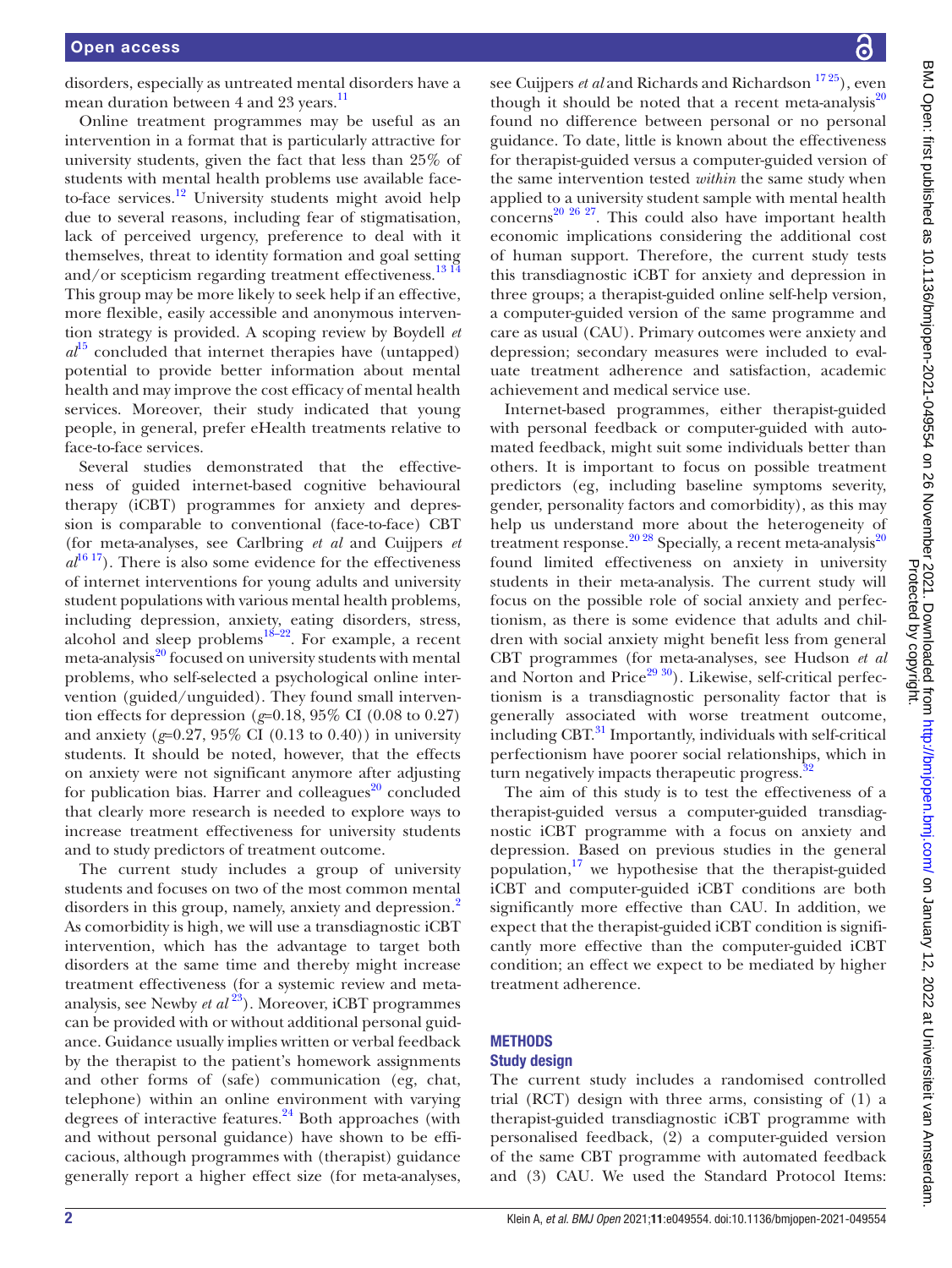Recommendations for Interventional Trials reporting guidelines for this study<sup>33</sup>; see [online supplemental](https://dx.doi.org/10.1136/bmjopen-2021-049554) [appendix A.](https://dx.doi.org/10.1136/bmjopen-2021-049554)

#### Eligibility criteria

All students scoring 16 or higher on the Center for Epidemiological Studies Depression Scale (CES-D) $^{34}$  $^{34}$  $^{34}$  and/or a score of 5 or higher on the General Anxiety Disorder-7  $(GAD-7)^{35}$  were included in the study. There is no higher end cut-off. Participants are excluded from the study if they (1) are younger than 16 years of age, (2) currently receive psychological treatment (as described by the American Psychological Association (APA) dictionary) for anxiety and/or depression, (3) do not have access to a stable internet connection for the next 2 months, (4) if they meet the diagnostic criteria for (recent or current) psychotic disorder according to the Mini International Neuropsychiatric Interview (MINI), $36$  (5) if they are at active high risk for suicide based on the MINI and (6) if they do not give informed consent. Participants meeting exclusion criteria 4 and/or 5 are referred to local healthcare facilities.

#### **Recruitment**

All participants were recruited at the University of Amsterdam (UvA), The Netherlands. The UvA is a public research university located in Amsterdam. It is one of the largest research universities in Europe with 31 186 students enrolled in 2018 and includes seven faculties: Humanities, Social and Behavioural Sciences, Economics and Business, Science, Law, Medicine and Dentistry. Recruitment for the study is done in two phases: a first broad screening phase for all university students studying at the UvA and a second more specific screening of eligible students who showed interest to participate. In the first broad screening phase, all students enrolled at the UvA receive an invitation via email that are sent centrally from the study platform. In addition, study advisors and study counsellors of the UvA are informed about the study and are asked to refer students who are interested in participating in the study to the research team, so that they can be invited by email.

This first broad-screening invitation email contains general information about the study and a unique link to fill out the screening questionnaire. This screening questionnaire takes approximately 20 min to complete and also includes other questionnaires related to the mental health of university students. This screening questionnaire was developed in collaboration with other universities to collect multicentre data. Participants who click on the invitation link are referred to the project platform. Here, they find an information letter and are asked to give online informed consent to the research team. This information letter explicitly states that participation is voluntary and that participants can withdraw at any time without consequences. Next, participants are asked to create an account after which they are directed to the screening questionnaire. Following the original invitation,

two reminder emails are sent 1 and 2 weeks after the first invitation. As the study runs for three academic years (2019–2021), participants are asked at the beginning of the screening if they consent to being invited again later. Moreover, participants can also indicate that they do not want to receive any emails again.

In the second more specific screening phase, university students who score above the cut-off on either anxiety (GAD-7) and/or depressive symptoms (CES-D) receive an email with an online information brochure and informed consent document $3435$ ; see online supplemental [appendix B.](https://dx.doi.org/10.1136/bmjopen-2021-049554) After informed consent is given by the participant, they are called by a trained clinical research assistant to check all of the inclusion and exclusion criteria. A telephonic diagnostic interview (MINI)  $36$  is administered to establish possible diagnoses with respect to mood and anxiety disorders, bipolar disorder, psychosis and suicidal ideation (not fulfilling the criteria for an anxiety and/or mood disorder is not an exclusion criterion).

#### Randomisation, blinding and treatment allocation

Participants are randomly assigned to either the therapistguided online intervention, the computer-guided online intervention or CAU (control) condition (1:1:1 allocation ratio) directly following the baseline measurement. Randomisation is stratified by gender and anxiety and/or depressive symptoms (based on the cut-off scores on the screening questionnaire). Sequence generation is based on computer-generated random numbers and are allocated by an automatic system.

Due to the nature of the intervention, participants and researchers cannot be completely blinded to the assigned treatment condition, though note that the measurements in the intervention are blinded. Researchers are aware of the participants' condition because they provide participants with feedback in the therapist-guided condition. In the computer-guided condition, feedback is automatically generated by the system, but therapists do send reminders to this group as part of the intervention.

#### Intervention

The online transdiagnostic intervention that is used in this study, 'ICare Prevent', was originally developed by Weisel *et*  $a^{37}$  $a^{37}$  $a^{37}$  for the general German-speaking population and translated and adapted by Bolinski *et al*<sup>[38](#page-9-15)</sup> and Karyotaki *et*  $a^{39}$  for a Dutch undergraduate student population into Dutch and English. The intervention was based on other effective protocols $40-43$  and can be seen as a variant of an iCBT protocol for which several studies have proven its effectiveness. The intervention is provided to the participants through the eHealth platform Minddistrict. This platform enables researchers and healthcare providers to provide digital therapy to their participants and patients. On this platform, e-coaches create a personal account for each participant directly following the baseline assessment and randomisation. Once the personal account has been created, the participant receives an email with information how to activate the account.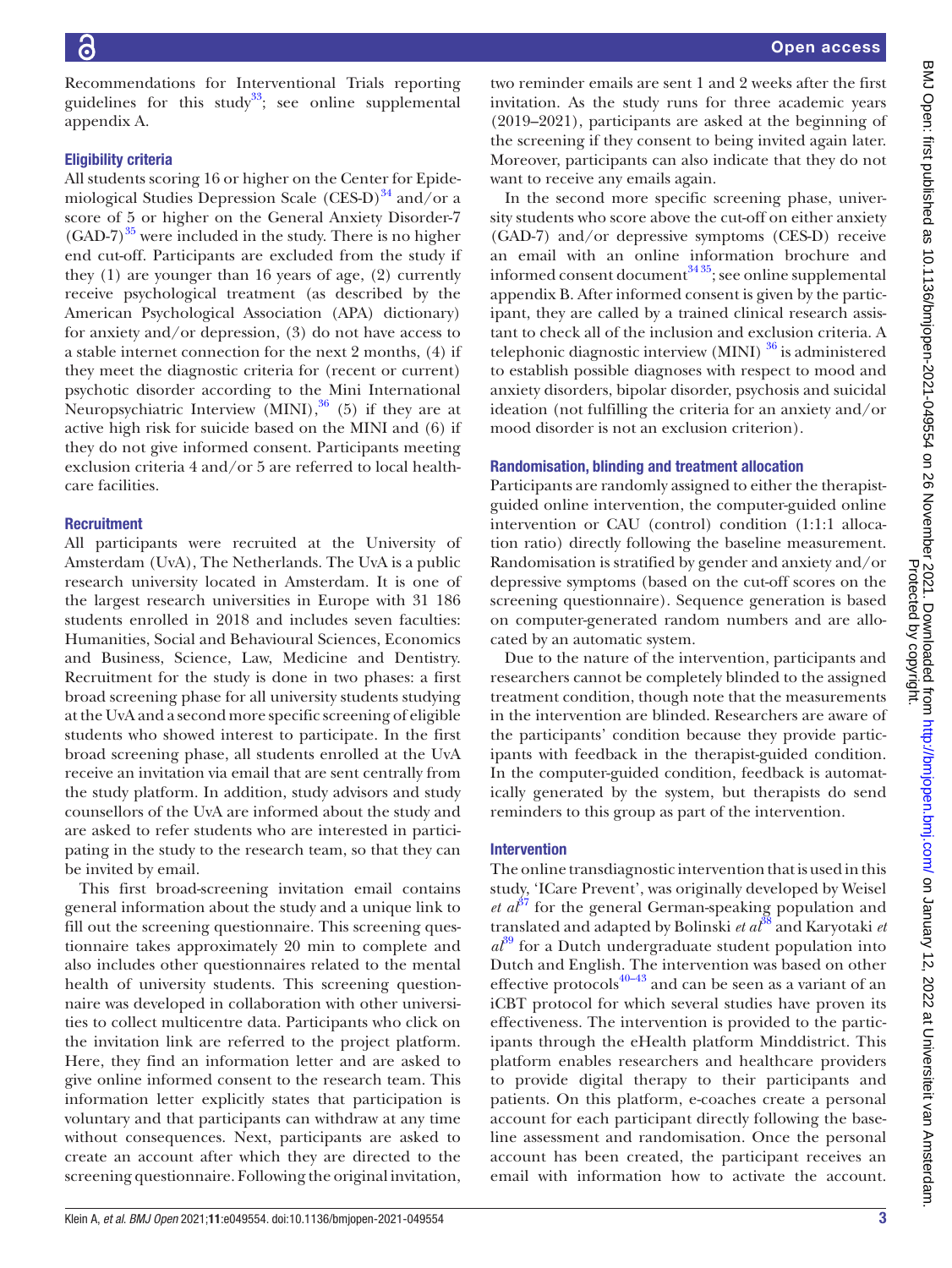Once the account is activated, the participant can start with the intervention. The platform monitors the progress of the participants, e-coaches provide support for the participants in the therapist-guided treatment condition and respond to questions from the participants with the messaging function. Data processing and storage are in accordance with the ISO 27000 and NEN 7510 norms. A data processing agreement that complies with the European General Data Protection Regulation (GDPR) has been signed between eHealth provider Minddistrict and the UvA.

The intervention is based on basic cognitive behavioural therapy principles for anxiety and depression with components of psychoeducation, including online exercises and home assignments. The intervention consists of seven regular sessions (45–60 min per session) and one booster session (4 weeks after the completion of the last session). From the second session onwards, participants are able to follow eight additional optional modules based on their personal needs, including sleep, perfectionism, alcohol use, reduce rumination, self-worth, acceptance, appreciations and rest and relaxation. They can decide to choose one additional module per session, and they are free to repeat this module or choose other modules in later sessions. In sessions 5 and 6, users decide to follow either content directed at changing negative cognitions or exposure to feared situations. Participants are free to decide when they would like to start a treatment session and if they want to do an additional module, but it is advised to do at least one and no more than two treatment sessions per week. For a full description of the intervention, see Karyotaki *et al*. [39](#page-9-16)

Therapist-guided intervention versus computer-guided intervention During the intervention, participants in both conditions receive online support in the form of messages or notifications in the messaging function (e-mails). In both conditions, participants receive up to 3 weekly reminders via the messaging function when they are inactive. Moreover, participants in both conditions can use the messaging function to ask questions. All participants can ask technical or usability related questions. There is one key difference between the two conditions: Participants in the computer-guided iCBT condition receive automatically generated feedback messages (see [online supplemental](https://dx.doi.org/10.1136/bmjopen-2021-049554) [appendix C](https://dx.doi.org/10.1136/bmjopen-2021-049554) for an example). In contrast, in the therapistguided condition, the e-coaches (trained psychologists on minimal Bachelor (BA) level) provide detailed feedback based on participants' output of the sessions, and this feedback is displayed at the bottom of the session they completed (see Appendix C for an example). The coach spends approximately 30 min on providing feedback per session and intends to give feedback within five working days after the session is completed by the participant. During the trial, training and weekly supervision for the e-coaches who are guiding the participants are provided by a licensed mental healthcare psychologist.

#### Care as usual

Participants in the CAU condition are informed and referred to conventional care services and encouraged to seek the help they need. Medical services used by the participants during the RCT are monitored through selfreport questions at t3, t4 and t5. Participants in the CAU condition are assessed at the same time points as the two intervention conditions including the weekly questionnaires during the first 7 weeks.

#### Suicide risk monitoring

All participants receive an information brochure with all relevant contact information as part of the information package they receive prior to the study. In addition, the brief version of the PHQ-9, the PHQ- $4^{44}$  is administered before each treatment session or weekly via email (CAU). Suicide risk is monitored with the help of a suicide risk protocol that was created specifically for this study (Klein *et al Suicide protocol)*. Suicide risk is monitored using item 3 ('feeling down, depressed or hopeless') of the PHQ-4 and item 9 ('thought that you would be better off dead, or of hurting yourself') of the Beck Depression Inventory scale.<sup>45</sup> If deemed necessary, participants are called and referred to appropriate services, including their General Practitioner (GP) or 113zelfmoordpreventie (online platform for suicide prevention). In addition, the participant also receives a pop-up message on the questionnaire page with relevant contact information right after filling in the questionnaire (ie, where they can find help if needed with relevant contact information).

#### **Assessments**

The RCT includes five assessment points: (1) a baseline assessment including a diagnostic interview and questionnaires, (2) a midtreatment questionnaire, 5 weeks after baseline, (3) a post-treatment questionnaire, 8 weeks after baseline and (4) follow-up measurements, 6 months and (5) 12 months after baseline [\(figure](#page-5-0) 1). In addition, prior to each treatment session, or weekly in the CAU condition, participants fill out a short online questionnaire. This questionnaire briefly assesses symptom severity and monitors suicidal ideation.

#### Primary outcomes

The Generalised Anxiety disorder-7  $(GAD-7)^{35}$  $(GAD-7)^{35}$  $(GAD-7)^{35}$  and the Patient Health Questionnaire-9 (PHQ-9) $^{46}$  are the primary outcomes in the study and assess respectively *anxiety and depressive symptoms* on a continuous scale. The 7-item GAD is a self-report questionnaire measuring anxiety symptoms. All items are scored on a scale from 0 ('not at all') to 3 ('nearly every day'), with total scores ranging from 0 to 21. A higher score on the questionnaire is associated with a more severe experience of anxiety symptoms. The GAD-7 questionnaire has good psychometric properties including a good test retest reliability  ${(ICC=0.83)}^{35}$  ${(ICC=0.83)}^{35}$  ${(ICC=0.83)}^{35}$  and a good internal consistency (o.79 $<\alpha$ <0.91).<sup>47</sup> The PHQ-9 questionnaire is used to screen for self-reported symptoms of depression. The nine items are scored on a 0–3 scale,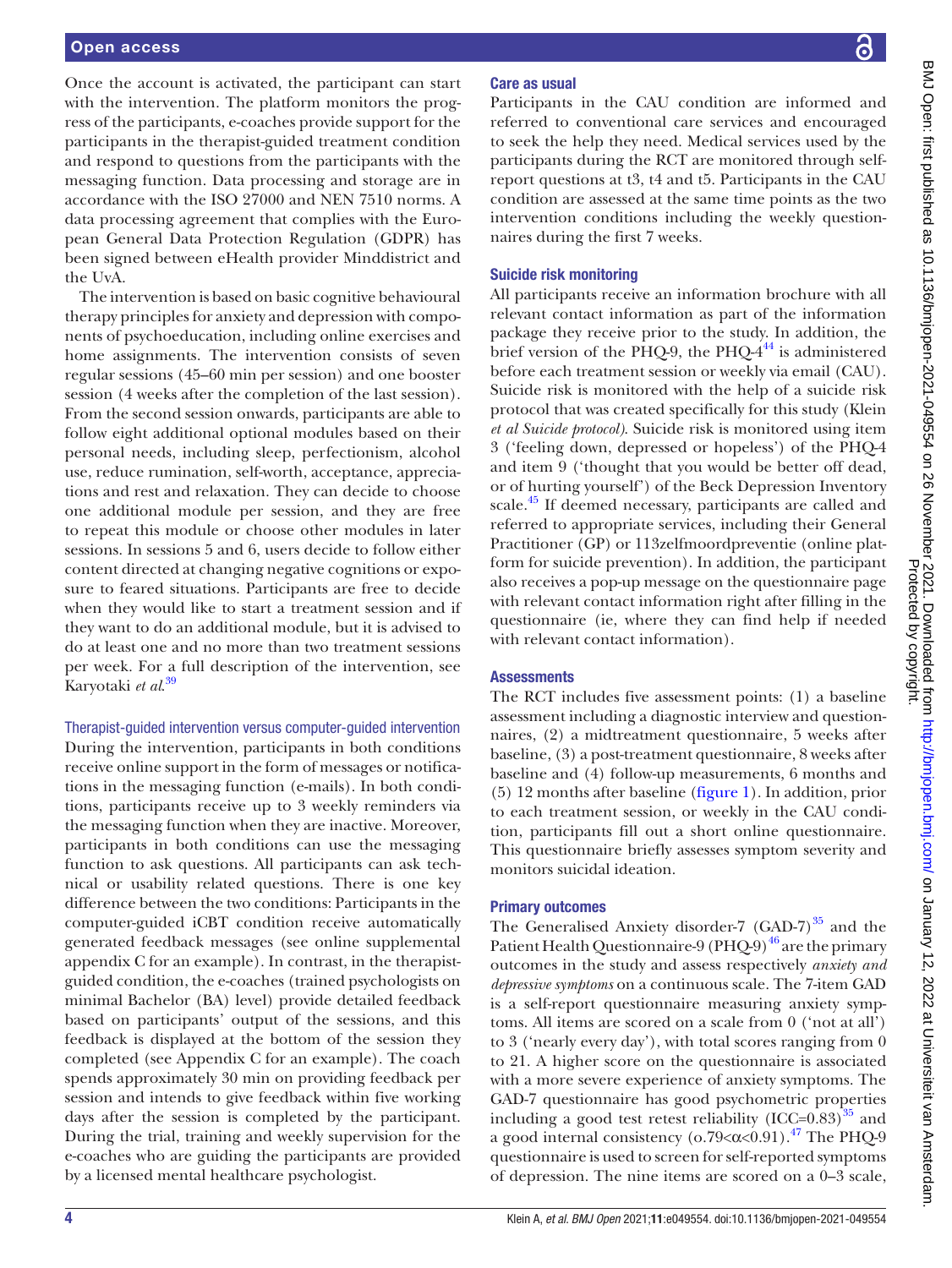

Figure 1 Flow of the study.

resulting in a total score between 0 and 27. A higher score on the scale indicates a more severe experience of depressive symptoms. The PHQ-9 is a valid and reliable tool with good sensitivity  $(0.88)$  and high specificity  $(0.94)$ <sup>48 49</sup> (see [table](#page-6-0) 1 for an overview of all questionnaires on all time points).

#### Secondary outcomes

*Alcohol* and *drug use* are measured with respectively the Alcohol Use Disorders Identification Test-Concise

<span id="page-5-0"></span> $(AUDIT-C)^{5051}$  and the Drug Abuse Screening Test – 10 items  $(DAST-10).$ <sup>52</sup> The AUDIT-C is a brief screening tool for identifying early and/or heavy alcohol use. The scale consists of 3 items, all scored on a 0–4 scale, resulting in a total score ranging from 0 to 12. The DAST-10 consists of 10 items. Item responses are 'yes' or 'no'. Higher scores indicate a more severe level of drug abuse problems. The DAST-10 reports high validity ( $\alpha$ =0.94) and reliability in a broad range of settings and populations.<sup>53</sup>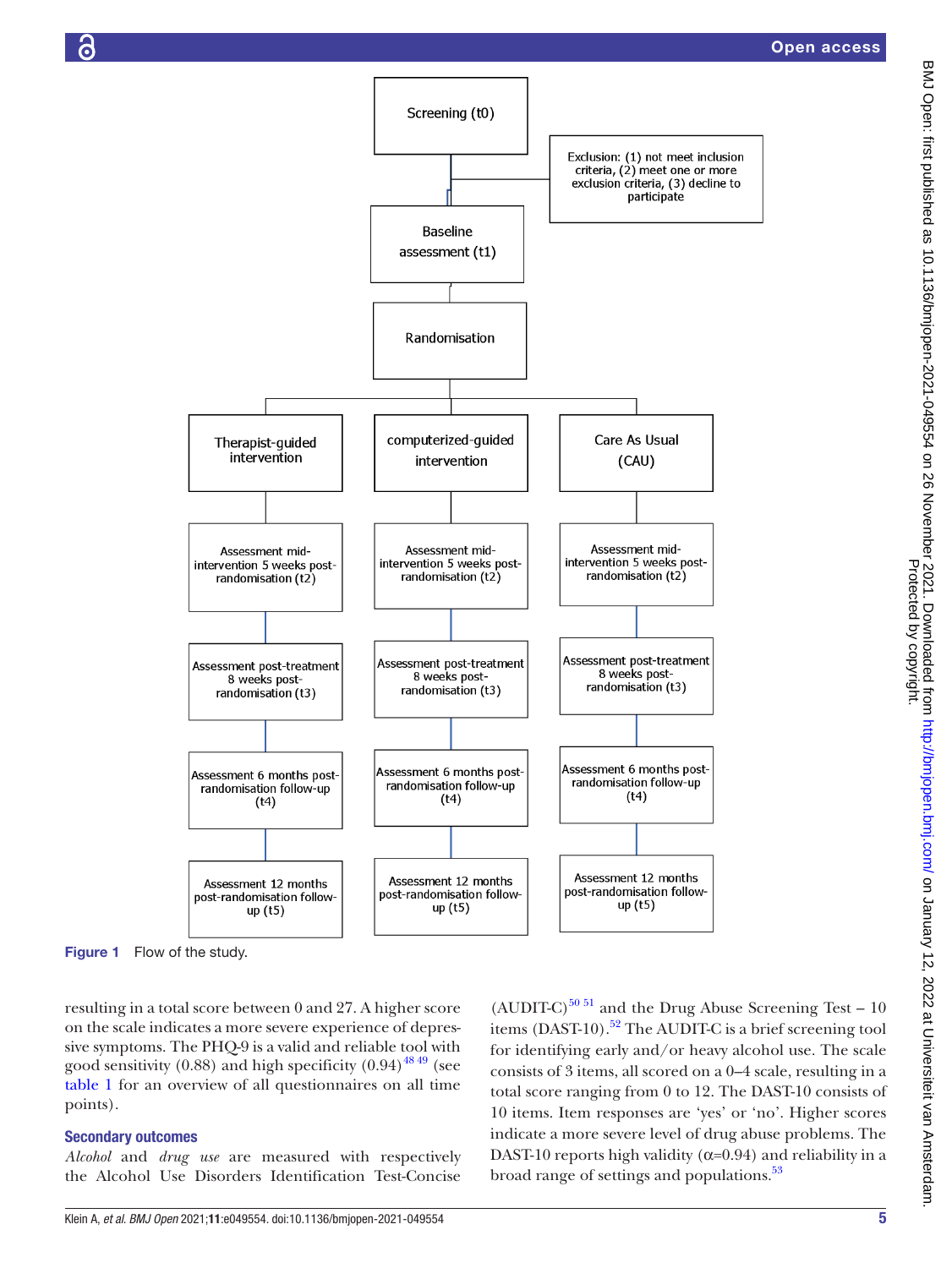|                                       | Questionnaire                     | Baseline (t1)  | <b>Presessions</b> | Midtreatment (t2) | Post-treatment 6 months<br>(t3) | follow-up (t4) | 12 months<br>follow-up (t5) |
|---------------------------------------|-----------------------------------|----------------|--------------------|-------------------|---------------------------------|----------------|-----------------------------|
| Anxiety                               | GAD-7                             | $\mathsf{X}$   | $X^*$              | $\mathsf{X}$      | $\mathsf{X}$                    | $\mathsf{X}$   | $\mathsf{X}$                |
| Depression                            | PHQ-9                             | X              | $X^*$              | X                 | X                               | X              | X                           |
| Social anxiety                        | SIAS-6                            | $\mathsf{X}$   |                    | $\mathsf{X}$      | $\mathsf{X}$                    | $\mathsf{X}$   | $\mathsf{X}$                |
| Social anxiety                        | Mini-SPIN                         | X              | $\times$           | X                 | X                               | X              | X                           |
| Alcohol use                           | AUDIT-C                           | $\mathsf{X}$   |                    | $\mathsf{X}$      | $\mathsf{X}$                    | $\mathsf{X}$   | $\mathsf{X}$                |
| Drug use                              | DAST-10                           | X              |                    | X                 | X                               | X              | X                           |
| Quality of life                       | $EQ-5D$                           | X              |                    |                   | $\mathsf{X}$                    | $\mathsf{X}$   | $\mathsf{X}$                |
| Objective academic +<br>achievement   |                                   | X              |                    |                   | X                               | X              | $\times$                    |
| Subjective<br>academic<br>achievement | PSS-WIS                           | $\overline{X}$ |                    |                   | $\mathsf{X}$                    | $\pmb{\times}$ | $\mathsf{X}$                |
| Perfectionism                         | DEQ-SCP (short)                   | X              |                    |                   |                                 |                |                             |
| Suicide risk                          | BDI-II (item 9)<br>PHQ-4 (item 3) |                | $\times$           |                   |                                 |                |                             |
| Medical service<br>use                | TiC-P                             |                |                    |                   | X                               | X              | X                           |
| Satisfaction with<br>intervention     | CSQ-8                             |                |                    |                   | $\mathsf{X}$                    |                |                             |

<span id="page-6-0"></span>Table 1 Overview of the measures separately for each assessment point

\*PHQ-4, brief anxiety and depression measure to monitor symptoms.

†Self-developed questionnaire.

AUDIT-C, Alcohol Use Disorders Identification Test-Concise; BDI-II, Beck Depression Inventory scale –II; CSQ-8, Client Satisfaction Questionnaire—eight items; DAST-10, Drug Abuse Screening Test—ten items; DEQ-SCP, Depressive Experiences Questionnaire - Self-Critical Perfectionism; ECS-R-SF, Revised Experiences in Close Relationships—Short Form; EQ-5D-5L, EuroQol-5D-5L; GAD-7, General Anxiety Disorder-seven items; Mini-SPIN, Mini-Social Phobia Inventory; PHQ-4, Patient Health Questionnaire—four items; PHQ-9, Patient Health Questionnaire-nine items; PSS-WIS, Presenteeism Scale for Students—Work Impairment Scale; SIAS-6, Social Interaction Anxiety Scale—six items; TiC-P, Treatment Inventory of Costs in Patients.

*Quality of life* is measured with the EuroQol-5D-5L scale  $(EO-5D-5L)$ .<sup>54</sup> The EO-5D-5L assesses health-related wellbeing on five dimensions: mobility, self-care, ordinary activities, discomfort and mood state. The sixth item of the EQ-5D-5L is a VAS scale, ranging from 0 to 100, asking the participant to rate their health perception at that moment. The EQ-5D-5L has high levels of acceptability and sensitivity.<sup>[55 56](#page-9-27)</sup>

*Academic achievement* is measured with objective and subjective measures. Students are asked to report their number of European Credit Transfer System as an objective measure of their academic performance. Additionally, the work impairment subscale of the Presenteeism Scale for Students  $(PSS-WIS)^{57}$  is administered to assess subjective academic achievement on a 5-point Likert scale ranging from 'always' (0) to 'never' (5). The PSS-WIS is a valid (ICC= $0.88$  (95% CI p< $0.001$ )) and reliable (testretest reliability r=0.80, p<0.001) self-report measure to screen for impaired work performance due to (mental) health problems.<sup>57</sup>

*Medical service use* is measured with two items from the Treatment Inventory of Costs in Patients with mental disorders[.58](#page-9-29) The first item includes the frequency of contact with conventional care services (eg, general practitioner, study advisor, psychologist, medical specialist). The second item includes the use of medication during the length of the treatment period.

*Client satisfaction with treatment* is measured with the Client Satisfaction Questionnaire—eight items (CSQ-8)[.59 60](#page-9-30) The CSQ-8 consists of 8 items scored on a 1 ('quite dissatisfied') to 4 ('very satisfied') scale, with total scores ranging between 8 and 32. The CSQ-8 is a standardised satisfaction measure reporting very good internal consistency ( $\alpha$ =0.83–0.93) and high validity.<sup>[61](#page-10-0)</sup>

Finally, following previous studies (for a systematic review), [62](#page-10-1) *treatment adherence* is measured by tracking the activities in Minddistrict. We collect the total number of modules completed, time spent per module and the number of times the participants log into the Minddistrict platform.

#### Predictors of treatment outcome

Assessment points

*Social anxiety* is measured with the Social Interaction Anxiety Scale-6 item  $(SIAS-6)^{63}$  and the brief Mini-Social Phobia Inventory (Mini-SPIN).<sup>64</sup> The brief Mini-SPIN<sup>64</sup> is included to screen for generalised social anxiety disorder. The scale shows strong sensitivity (93.8%) and good internal consistency ( $\alpha$ =0.85).<sup>[65 66](#page-10-4)</sup> Besides the administration on t1–t5, the Mini-SPIN is administered before each treatment session, or weekly via email (CAU), to monitor the social anxiety status of the participant.

*Perfectionism* is measured with the short version of the Self-Critical Perfectionism subscale of the Depressive Experiences Questionnaire (DEQ-SCP). $67$  The subscale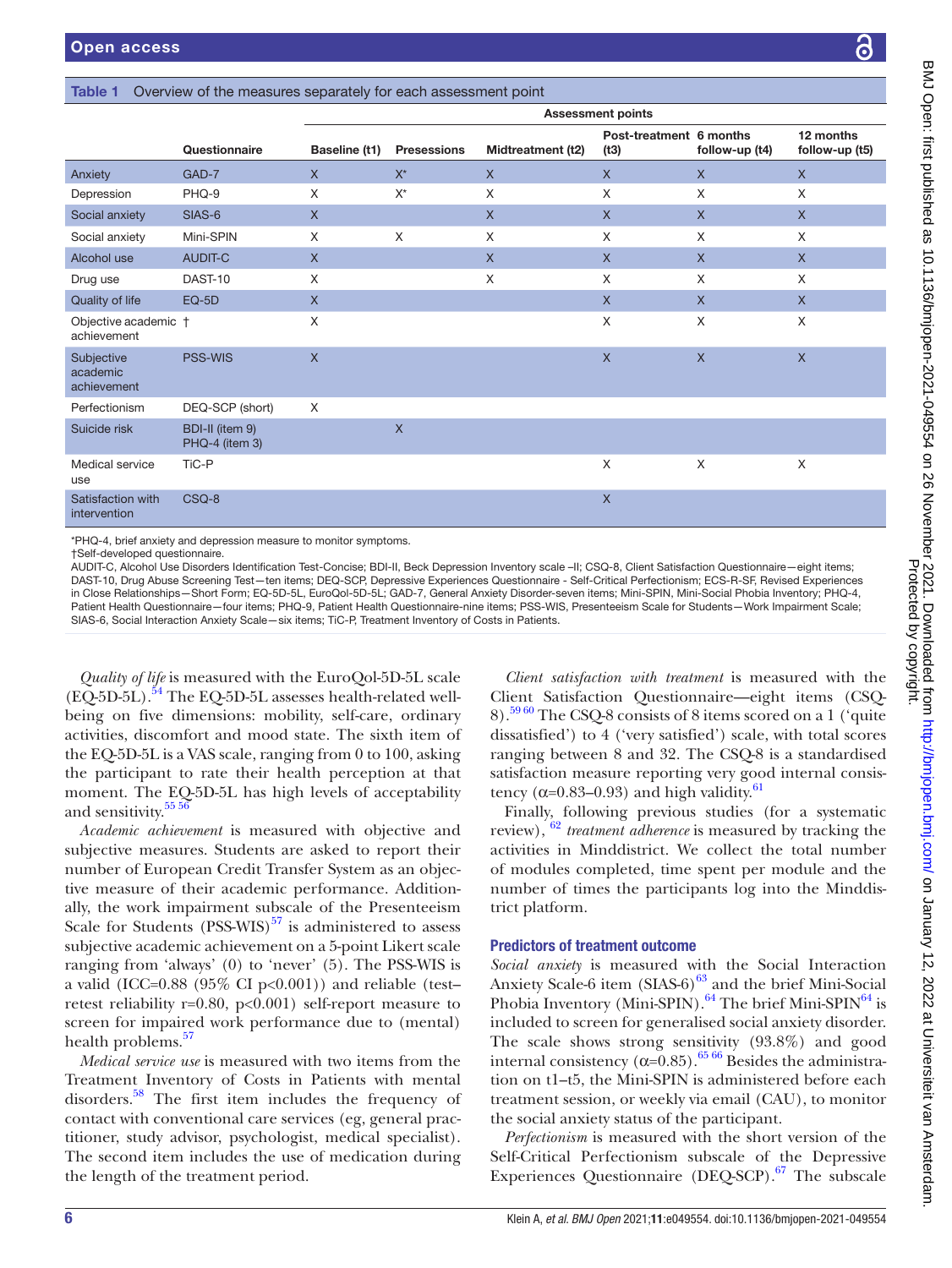consists of 12 items. The DEQ-SCP scale is a simple, valid scale demonstrating good psychometric properties, in both clinical and student samples.<sup>68</sup>

Besides the inclusion of social anxiety and perfectionism, we include several variables to study possible predictors of treatment outcome including demographic variables (ie, age, gender, study direction, faculty, national/international student), baseline severity, personality factors, number of sessions completed/adherence rate and comorbidity for explorative analyses.

#### Statistical analyses

#### Sample size calculation

The power analysis is based on the mixed factors  $3\times3$ interaction difference between the three treatment arms and three time points (premeasurement, midmeasurement and postmeasurement). We anticipate a small interaction effect (Cohen's f=0.1) at post-treatment based on a recent meta-analysis that focused on the effectiveness of therapist-guided versus computer-guided psychotherapy in treating depression and anxiety.[17](#page-9-6) We determined a statistical power (1-ß) of .8 and corrected alpha of  $\alpha$ =0.05. With a two-tailed hypothesis, we need 204 participants per intervention group to be able to detect a statistically significant result. Previous literature has shown that web-based interventions have a relatively high reported range of drop-out in university students, varying between approximately 30% and 40% posttreat-ment.<sup>[20](#page-9-3)</sup> Calculating with a dropout rate of  $35\%$ , the minimum required total sample for the RCT is  $N_{total} = 276$ participants (with a ratio of 1:1:1), with 92 participants in each group.

#### Clinical analyses

Mixed Linear Model analyses will be conducted with SPSS and R.

To get a more realistic picture of the true efficacy of treatment, completer analyses will also be performed for those participants who adhere to the protocol.

#### Predictor analyses

Predictors of treatment outcome will be investigated on an exploratory basis with predefined predictors: social anxiety and perfectionism, baseline symptoms severity, gender, personality factors and comorbidity. Analyses will be conducted using regression analyses, with interaction effects and structural equation modelling.

#### Patient and public involvement

A focus group of university students helped with the design of the study. This group also helped with writing the consent letters, the website texts and checked the clearness of all instructions on the online platform. All university students of the UvA will receive an email with the (anonymised) results at the group level when the project is finished.

Even though many university students face mental prob-lems, only relatively few students use available services.<sup>[12](#page-8-5)</sup> iCBT programmes are easily accessible, flexible and rela-tively anonymous.<sup>[24](#page-9-5)</sup> Hence, they might be a good alterna-tive for reaching out to this group<sup>[14](#page-9-31)</sup>. The current study aims to compare the effectiveness of online interventions for elevated levels of anxiety and/or depression in university students enrolled at the UvA: a therapist-guided transdiagnostic iCBT programme, a computer-guided version of the same programme and CAU. Several moderators are included that may potentially amplify or attenuate treatment response and so may provide new knowledge on effectiveness for different subgroups.

Strengths of this study are the use of a transdiagnostic iCBT programme, its large sample size, and the generalisability of the findings since exclusion criteria are minimal (eg, there are almost no exclusion criteria concerning comorbid disorders; we created a Dutch and English version, so that both national and international student can participate). Moreover, the current iCBT programme is flexible, because participants can complete sessions at their own pace and it includes separate modules focusing on related problems (eg, stress, sleep, alcohol use). This flexibility has both strengths and limitations. On the one hand, participants will not feel pressured, they can work on a session whenever they have time do to so, and they have freedom in choosing additional modules that fit their situation. On the other hand, this might result in a different therapeutic process for each participant, which makes it more difficult to compare the different groups. Also, this flexibility makes it more difficult to investigate the effective components of the programme. One way to investigate this is to follow the course of the symptoms by analysing the presession questionnaire. Some participants might find it difficult to stay motivated or decide between the different treatment module options. Therefore, one of the limitations of this study is a potentially high degree of drop out, especially in the computer-guided programme and in the CAU condition.<sup>[25](#page-9-32)</sup> To minimise drop out, participants receive up to 3 weekly reminders via the messaging function when they are inactive. In addition, we provide all participants with technical support and suicide risk monitoring. Also, there may be a potential confound of 'feedback length', as the feedback in the therapist-guided condition is textually longer than the automated feedback in the computer-guided condition. Due to the large sample size but limited human resources, and our priority to maintain the privacy of participants, all measurements are self-reported and may, therefore, be more subjective than clinician-rated reports. Moreover, participants may not report certain information, for example, whether they receive face-to-face treatment or counselling for their complaints during the current study. Finally, our automated study design allows for blinded assessments throughout the intervention, which on the downside may lead to some assessments not being aligned with the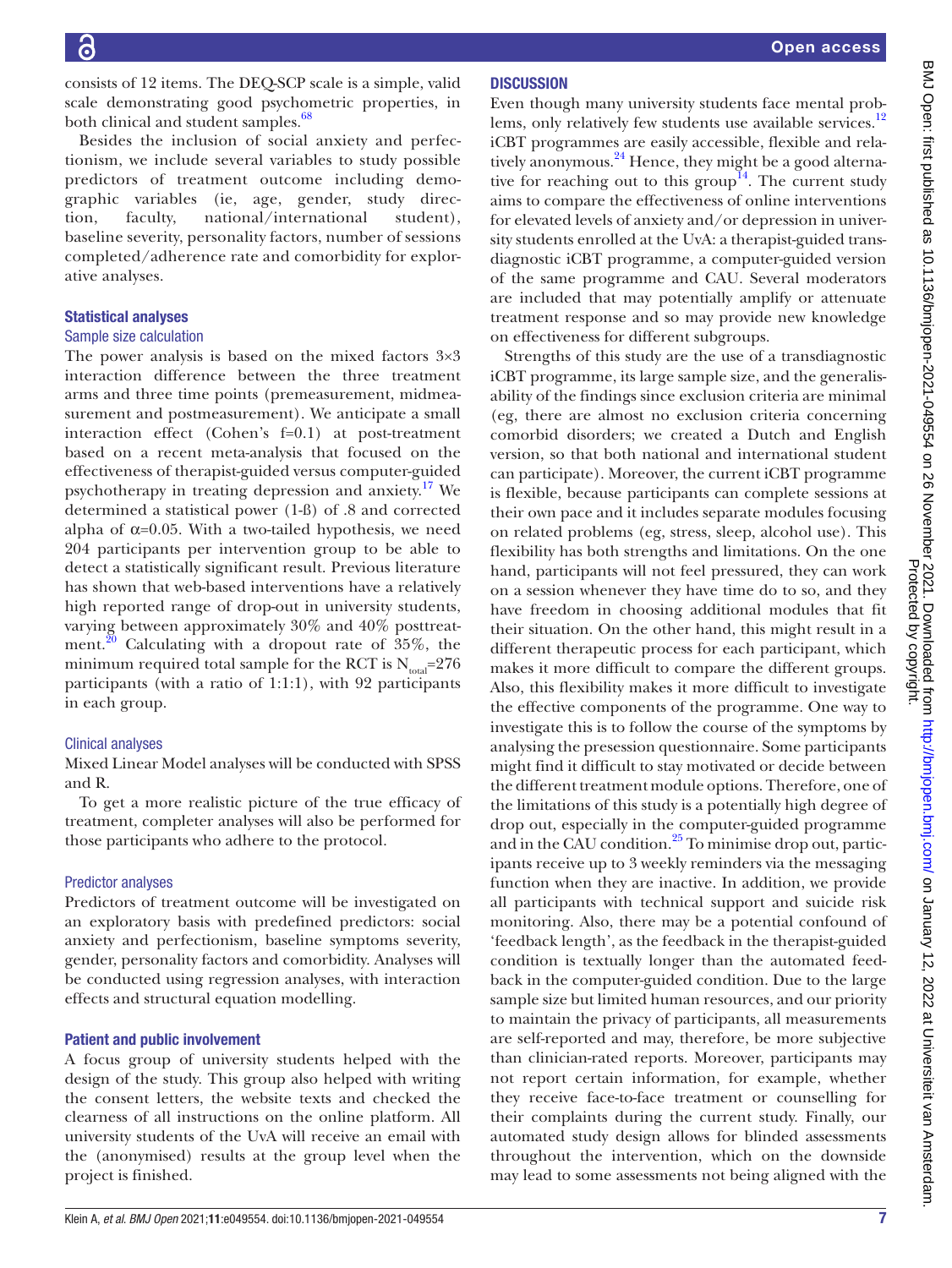intervention phase (eg, 'midtreatment' questionnaires being completed before session 4 has been reached.)

In sum, the current trial is unique as it compares two versions of the same transdiagnostic iCBT intervention; a therapist-guided versus a computer-guided version in a large sample that includes a 1-year follow-up. This study will, therefore, improve our understanding of the need of individualised feedback for computer-based interventions. The findings will significantly add to the knowledge on the treatment of depression and anxiety in university students and will give insight into treatment predictors/moderators that may determine why some students benefit and others do not.

#### ETHICS AND DISSEMINATION

The current study was approved by the Medical Ethics Review Committee (METC) of the Academic Medical Centre, Amsterdam, The Netherlands (number: NL64929.018.18) and follows all Dutch ethical legislations. Any unintended effects will be reported to the METC committee. All procedures are in accordance with the latest version of the Helsinki declaration and comply to the GDPR rules (2018). All protocol changes will be reported to the ethical committees, and trial participants per email. Active informed consent from participants is asked for the entire procedure. Results of this trial will be published in peer-reviewed journals.

#### Author affiliations

<sup>1</sup>Addiction Development and Psychopathology (ADAPT)-lab, Developmental Psychology, Department of Psychology, University of Amsterdam, Amsterdam, The Netherlands

<sup>2</sup>Department of Research, Development and Prevention, Student Health Service, University of Amsterdam, Amsterdam, The Netherlands

<sup>3</sup>Behavioural Science Lab, Faculty of Social and Behavioural Sciences, Universiteit van Amsterdam, Amsterdam, Noord-Holland, The Netherlands

4 Social and Behavioral Sciences, Utrecht University, Utrecht, The Netherlands

5 Department of Clinical Neuro- and Developmental Psychology, Amsterdam Public Health Research Institute, Vrije Universiteit Amsterdam, Amsterdam, Noord-Holland, The Netherlands

<sup>6</sup>Clinical Child and Adolescent Psychology, Ruhr University Bochum, Bochum, Germany

<sup>7</sup> Centre for Emotional Health, Macquarie University, Sydney, New South Wales, Australia

#### Twitter Eirini Karyotaki [@KaryotakiEirini](https://twitter.com/KaryotakiEirini)

Acknowledgements We would like to thank the student psychologists, the student deans, colleagues of academic affairs, the colleagues from the Behavioural Science Lab (BSL) the student advisory boards who were involved in the focus group from the University of Amsterdam and M. van der Hoff and R. Atteveld for their help with the design of the project.

Contributors RWW (PI), PV (PI), AK (Co-PI) and CvdH (Co-PI) received funding for the project. AK, RWW, PV, CvdH, NEW, EJMB, JK, SSMR, JJvB, TP, ES, FB, HR, EK, PC, SS and RMR designed the study. AK drafted the main part of the manuscript, NW and LdK assisted in writing parts of the manuscript under supervision of AK. EJMB, JL, LdK, SSMR, JJvB, CvdH, ES, FB, HR, EK, PC, SS, RMR, PV and RWW provided critical feedback for important intellectual content on earlier versions of the manuscript. AK, SSMR, NEW, JK, EJMB and JJvB coordinated the data recruitment and data collection. All authors approved the final version of the manuscript for submission and all authors agreed to be accountable for all aspects of the work.

Funding This work was supported by a grant from the University of Amsterdam (Spui 21, 1012GC,+31205251400) awarded to AK (Co-PI), PV (PI; p.vonk@uva.nl;

Oude Turfmarkt 151, 1012LA, Amsterdam, University of Amsterdam), CvdH (Co-PI) and RWW (PI; r.w.h.j.wiers@uva.nl; Nieuwe achtergracht 129, 1001NK, Amsterdam, University of Amsterdam). Award/grant number non-applicable. A steering group from the University of Amsterdam monitors the processes of the entire trial and approves mid-term evaluation.

Competing interests None declared.

Patient consent for publication Not applicable.

Provenance and peer review Not commissioned; externally peer reviewed.

Supplemental material This content has been supplied by the author(s). It has not been vetted by BMJ Publishing Group Limited (BMJ) and may not have been peer-reviewed. Any opinions or recommendations discussed are solely those of the author(s) and are not endorsed by BMJ. BMJ disclaims all liability and responsibility arising from any reliance placed on the content. Where the content includes any translated material, BMJ does not warrant the accuracy and reliability of the translations (including but not limited to local regulations, clinical guidelines, terminology, drug names and drug dosages), and is not responsible for any error and/or omissions arising from translation and adaptation or otherwise.

Open access This is an open access article distributed in accordance with the Creative Commons Attribution 4.0 Unported (CC BY 4.0) license, which permits others to copy, redistribute, remix, transform and build upon this work for any purpose, provided the original work is properly cited, a link to the licence is given, and indication of whether changes were made. See: [https://creativecommons.org/](https://creativecommons.org/licenses/by/4.0/) [licenses/by/4.0/](https://creativecommons.org/licenses/by/4.0/).

#### ORCID iDs

Anke Klein<http://orcid.org/0000-0002-0914-0996> Eirini Karyotaki<http://orcid.org/0000-0002-0071-2599> Pim Cuijpers <http://orcid.org/0000-0001-5497-2743>

#### **REFERENCES**

- <span id="page-8-0"></span>Arnett JJ. Emerging adulthood. A theory of development from the late teens through the twenties. *[Am Psychol](http://www.ncbi.nlm.nih.gov/pubmed/10842426)* 2000;55:469–80.
- <span id="page-8-1"></span>2 Auerbach RP, Mortier P, Bruffaerts R, *et al*. Who world mental health surveys international college student project: prevalence and distribution of mental disorders. *[J Abnorm Psychol](http://dx.doi.org/10.1037/abn0000362)* 2018;127:623–38.
- 3 de Girolamo G, Dagani J, Purcell R, *et al*. Age of onset of mental disorders and use of mental health services: needs, opportunities and obstacles. *[Epidemiol Psychiatr Sci](http://dx.doi.org/10.1017/s2045796011000746)* 2012;21:47–57.
- 4 Zivin K, Eisenberg D, Gollust SE, *et al*. Persistence of mental health problems and needs in a college student population. *[J Affect Disord](http://dx.doi.org/10.1016/j.jad.2009.01.001)* 2009;117:180–5.
- <span id="page-8-2"></span>5 Auerbach RP, Mortier P, Bruffaerts R, *et al*. Mental disorder comorbidity and suicidal thoughts and behaviors in the world Health organization world mental health surveys international college student initiative. *[Int J Methods Psychiatr Res](http://dx.doi.org/10.1002/mpr.1752)* 2019;28:e1752.
- <span id="page-8-3"></span>6 Auerbach RP, Alonso J, Axinn WG, *et al*. Mental disorders among college students in the world Health organization world mental health surveys. *[Psychol Med](http://dx.doi.org/10.1017/S0033291716001665)* 2016;46:2955–70.
- 7 Alonso J, Mortier P, Auerbach RP, *et al*. Severe role impairment associated with mental disorders: results of the who world mental health surveys international college student project. *[Depress Anxiety](http://dx.doi.org/10.1002/da.22778)* 2018;35:802–14.
- 8 Bolinski F, Boumparis N, Kleiboer A, *et al*. The effect of e-mental health interventions on academic performance in university and college students: a meta-analysis of randomized controlled trials. *[Internet Interv](http://dx.doi.org/10.1016/j.invent.2020.100321)* 2020;20:100321.
- 9 McGorry PD, Purcell R, Goldstone S, *et al*. Age of onset and timing of treatment for mental and substance use disorders: implications for preventive intervention strategies and models of care. *[Curr Opin](http://dx.doi.org/10.1097/YCO.0b013e3283477a09)  [Psychiatry](http://dx.doi.org/10.1097/YCO.0b013e3283477a09)* 2011;24:301–6.
- 10 Kessler RC, Berglund PA, Bruce ML, *et al*. The prevalence and correlates of untreated serious mental illness. *[Health Serv Res](http://www.ncbi.nlm.nih.gov/pubmed/11775672)* 2001;36:987–1007.
- <span id="page-8-4"></span>11 Wang PS, Berglund P, Olfson M, *et al*. Failure and delay in initial treatment contact after first onset of mental disorders in the National comorbidity survey replication. *[Arch Gen Psychiatry](http://dx.doi.org/10.1001/archpsyc.62.6.603)* 2005;62:603–13.
- <span id="page-8-5"></span>12 Buchanan JL. Prevention of depression in the College student population: a review of the literature. *[Arch Psychiatr Nurs](http://dx.doi.org/10.1016/j.apnu.2011.03.003)* 2012;26:21–42.
- <span id="page-8-6"></span>13 Eisenberg D, Hunt J, Speer N, *et al*. Mental health service utilization among college students in the United States. *[J Nerv Ment Dis](http://dx.doi.org/10.1097/NMD.0b013e3182175123)* 2011;199:301–8.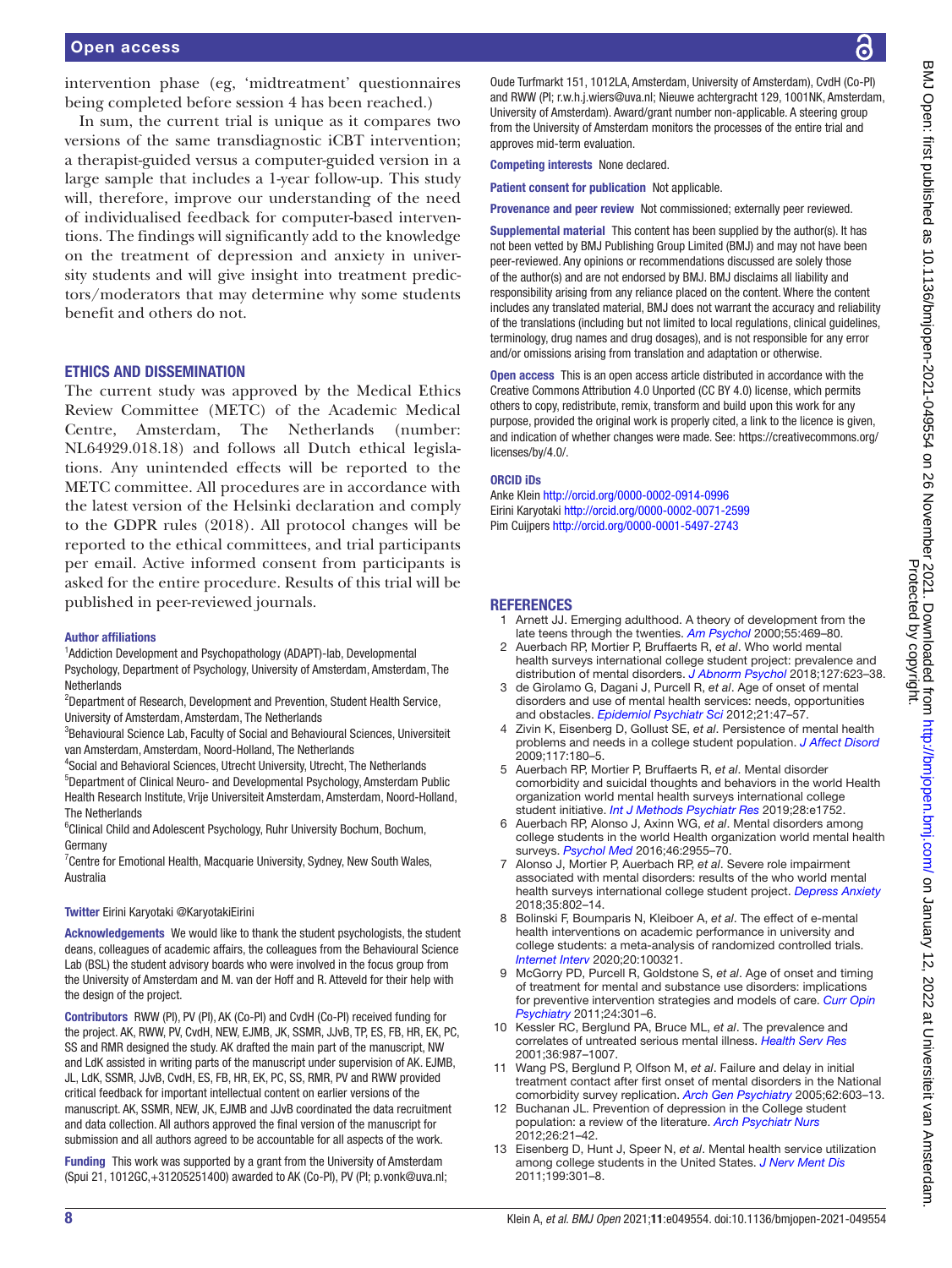# G

#### Open access

- <span id="page-9-31"></span>14 Van der Heijde CM, Vonk P, Meijman FJ. Self-Regulation for the promotion of student health. traffic lights: the development of a tailored web-based instrument providing immediate personalized feedback. *[Health Psychol Behav Med](http://dx.doi.org/10.1080/21642850.2015.1049950)* 2015;3:169–89.
- <span id="page-9-0"></span>15 Boydell KM, Hodgins M, Pignatiello A, *et al*. Using technology to deliver mental health services to children and youth: a scoping review. *[J Can Acad Child Adolesc Psychiatry](http://www.ncbi.nlm.nih.gov/pubmed/24872824)* 2014;23:87–99.
- <span id="page-9-1"></span>16 Carlbring P, Andersson G, Cuijpers P, *et al*. Internet-Based vs. face-to-face cognitive behavior therapy for psychiatric and somatic disorders: an updated systematic review and meta-analysis. *[Cogn](http://dx.doi.org/10.1080/16506073.2017.1401115)  [Behav Ther](http://dx.doi.org/10.1080/16506073.2017.1401115)* 2018;47:1–8.
- <span id="page-9-6"></span>17 Cuijpers P, Noma H, Karyotaki E. Individual, group, telephone, self-help and Internet-based cognitive behavior therapy for adult depression: a network meta-analysis of delivery methods. *JAMA Psychiatry* 2019;76:700–7.
- <span id="page-9-2"></span>18 Davies EB, Morriss R, Glazebrook C. Computer-delivered and web-based interventions to improve depression, anxiety, and psychological well-being of university students: a systematic review and meta-analysis. *[J Med Internet Res](http://dx.doi.org/10.2196/jmir.3142)* 2014;16:e130.
- 19 Ebert DD, Zarski A-C, Christensen H, *et al*. Internet and computerbased cognitive behavioral therapy for anxiety and depression in youth: a meta-analysis of randomized controlled outcome trials. *[PLoS One](http://dx.doi.org/10.1371/journal.pone.0119895)* 2015;10:e0119895.
- <span id="page-9-3"></span>20 Harrer M, Adam SH, Baumeister H, *et al*. Internet interventions for mental health in university students: a systematic review and metaanalysis. *[Int J Methods Psychiatr Res](http://dx.doi.org/10.1002/mpr.1759)* 2019;28:e1759.
- 21 Sethi S, Campbell AJ, Ellis LA. The use of computerized self-help packages to treat adolescent depression and anxiety. *[J Technol Hum](http://dx.doi.org/10.1080/15228835.2010.508317)  [Serv](http://dx.doi.org/10.1080/15228835.2010.508317)* 2010;28:144–60.
- 22 Riper H, van Straten A, Keuken M, *et al*. Curbing problem drinking with personalized-feedback interventions: a meta-analysis. *[Am J](http://dx.doi.org/10.1016/j.amepre.2008.10.016)  [Prev Med](http://dx.doi.org/10.1016/j.amepre.2008.10.016)* 2009;36:247–55.
- <span id="page-9-4"></span>23 Newby JM, McKinnon A, Kuyken W, *et al*. Systematic review and meta-analysis of transdiagnostic psychological treatments for anxiety and depressive disorders in adulthood. *[Clin Psychol Rev](http://dx.doi.org/10.1016/j.cpr.2015.06.002)* 2015;40:91–110.
- <span id="page-9-5"></span>24 Andersson G, Cuijpers P, Carlbring P, *et al*. Guided Internet-based vs. face-to-face cognitive behavior therapy for psychiatric and somatic disorders: a systematic review and meta-analysis. *[World Psychiatry](http://dx.doi.org/10.1002/wps.20151)* 2014;13:288–95.
- <span id="page-9-32"></span>25 Richards D, Richardson T. Computer-Based psychological treatments for depression: a systematic review and meta-analysis. *[Clin Psychol Rev](http://dx.doi.org/10.1016/j.cpr.2012.02.004)* 2012;32:329–42.
- 26 Berger T, Hämmerli K, Gubser N, *et al*. Internet-Based treatment of depression: a randomized controlled trial comparing guided with unguided self-help. *[Cogn Behav Ther](http://dx.doi.org/10.1080/16506073.2011.616531)* 2011;40:251–66.
- 27 Renfrew ME, Morton DP, Morton JK, *et al*. The influence of three modes of human support on attrition and adherence to a Weband mobile App-Based mental health promotion intervention in a nonclinical cohort: randomized comparative study. *[J Med Internet](http://dx.doi.org/10.2196/19945)  [Res](http://dx.doi.org/10.2196/19945)* 2020;22:e19945.
- 28 Kessler RC, van Loo HM, Wardenaar KJ, *et al*. Using patient self-reports to study heterogeneity of treatment effects in major depressive disorder. *[Epidemiol Psychiatr Sci](http://dx.doi.org/10.1017/S2045796016000020)* 2017;26:22–36.
- <span id="page-9-7"></span>29 Hudson JL, Rapee RM, Lyneham HJ, *et al*. Comparing outcomes for children with different anxiety disorders following cognitive behavioural therapy. *[Behav Res Ther](http://dx.doi.org/10.1016/j.brat.2015.06.007)* 2015;72:30–7.
- 30 Norton PJ, Price EC. A meta-analytic review of adult cognitivebehavioral treatment outcome across the anxiety disorders. *[J Nerv](http://dx.doi.org/10.1097/01.nmd.0000253843.70149.9a)  [Ment Dis](http://dx.doi.org/10.1097/01.nmd.0000253843.70149.9a)* 2007;195:521–31.
- <span id="page-9-8"></span>31 Löw CA, Schauenburg H, Dinger U. Self-criticism and psychotherapy outcome: a systematic review and meta-analysis. *[Clin Psychol Rev](http://dx.doi.org/10.1016/j.cpr.2019.101808)* 2020;75:101808.
- <span id="page-9-9"></span>32 Shahar G, Blatt SJ, Zuroff DC, *et al*. Perfectionism impedes social relations and response to brief treatment for depression. *[J Soc Clin](http://dx.doi.org/10.1521/jscp.23.2.140.31017)  [Psychol](http://dx.doi.org/10.1521/jscp.23.2.140.31017)* 2004;23:140–54.
- <span id="page-9-10"></span>33 Chan A-W, Tetzlaff JM, Gøtzsche PC, *et al*. Spirit 2013 explanation and elaboration: guidance for protocols of clinical trials. *[BMJ](http://dx.doi.org/10.1136/bmj.e7586)* 2013;346:e7586.
- <span id="page-9-11"></span>34 Beekman AT, Deeg DJ, Van Limbeek J, *et al*. Criterion validity of the center for epidemiologic studies depression scale (CES-D): results from a community-based sample of older subjects in the Netherlands. *[Psychol Med](http://dx.doi.org/10.1017/s0033291796003510)* 1997;27:231–5.
- <span id="page-9-12"></span>35 Spitzer RL, Kroenke K, Williams JBW, *et al*. A brief measure for assessing generalized anxiety disorder: the GAD-7. *[Arch Intern Med](http://dx.doi.org/10.1001/archinte.166.10.1092)* 2006;166:1092–7.
- <span id="page-9-13"></span>36 Lecrubier Y, Sheehan DV, Weiller E, *et al*. The mini international neuropsychiatric interview (mini). A short diagnostic structured interview: reliability and validity according to the CIDI. *[Eur Psychiatry](http://dx.doi.org/10.1016/S0924-9338(97)83296-8)* 1997;12:224–31.
- <span id="page-9-14"></span>37 Weisel KK, Zarski A-C, Berger T, *et al*. Transdiagnostic tailored Internet- and Mobile-Based guided treatment for major depressive disorder and comorbid anxiety: study protocol of a randomized controlled trial. *[Front Psychiatry](http://dx.doi.org/10.3389/fpsyt.2018.00274)* 2018;9:274.
- <span id="page-9-15"></span>38 Bolinski F, Kleiboer A, Karyotaki E, *et al*. Effectiveness of a transdiagnostic individually tailored Internet-based and mobilesupported intervention for the indicated prevention of depression and anxiety (ICARE prevent) in Dutch college students: study protocol for a randomised controlled trial. *[Trials](http://dx.doi.org/10.1186/s13063-018-2477-y)* 2018;19:118–30.
- <span id="page-9-16"></span>39 Karyotaki E, Klein AM, Riper H, *et al*. Examining the effectiveness of a web-based intervention for symptoms of depression and anxiety in college students: study protocol of a randomised controlled trial. *[BMJ Open](http://dx.doi.org/10.1136/bmjopen-2018-028739)* 2019;9:e028739.
- <span id="page-9-17"></span>40 Buntrock C, Ebert DD, Lehr D, *et al*. Effect of a web-based guided self-help intervention for prevention of major depression in adults with subthreshold depression: a randomized clinical trial. *[JAMA](http://dx.doi.org/10.1001/jama.2016.4326)* 2016;315:1854–63.
- 41 Ebert DD, Buntrock C, Lehr D, *et al*. Effectiveness of Web- and Mobile-Based treatment of subthreshold depression with Adherence-Focused guidance: a single-blind randomized controlled trial. *[Behav](http://dx.doi.org/10.1016/j.beth.2017.05.004)  [Ther](http://dx.doi.org/10.1016/j.beth.2017.05.004)* 2018;49:71–83.
- 42 Ebert DD, Nobis S, Lehr D, *et al*. The 6-month effectiveness of Internet-based guided self-help for depression in adults with type 1 and 2 diabetes mellitus. *[Diabet Med](http://dx.doi.org/10.1111/dme.13173)* 2017;34:99–107.
- 43 Etzelmueller A, Vis C, Karyotaki E, *et al*. Effects of Internet-based cognitive behavioral therapy in routine care for adults in treatment for depression and anxiety: systematic review and meta-analysis. *[J Med](http://dx.doi.org/10.2196/18100)  [Internet Res](http://dx.doi.org/10.2196/18100)* 2020;22:e18100.
- <span id="page-9-18"></span>44 Kroenke K, Spitzer RL, Williams JBW, *et al*. An ultra-brief screening scale for anxiety and depression: the PHQ-4. *[Psychosomatics](http://dx.doi.org/10.1176/appi.psy.50.6.613)* 2009;50:613–21.
- <span id="page-9-19"></span>45 Beck AT, Steer RA, Ball R, *et al*. Comparison of Beck depression inventories -Ia and -II in psychiatric outpatients. *[J Pers Assess](http://dx.doi.org/10.1207/s15327752jpa6703_13)* 1996;67:588–97.
- <span id="page-9-20"></span>46 Kroenke K, Spitzer RL. The PHQ-9: a new depression diagnostic and severity measure. *[Psychiatr Ann](http://dx.doi.org/10.3928/0048-5713-20020901-06)* 2002;32:509–15.
- <span id="page-9-21"></span>47 Dear BF, Titov N, Sunderland M, *et al*. Psychometric comparison of the generalized anxiety disorder scale-7 and the Penn state worry questionnaire for measuring response during treatment of generalised anxiety disorder. *[Cogn Behav Ther](http://dx.doi.org/10.1080/16506073.2011.582138)* 2011;40:216–27.
- <span id="page-9-22"></span>48 Wittkampf KA, Naeije L, Schene AH, *et al*. Diagnostic accuracy of the mood module of the patient health questionnaire: a systematic review. *[Gen Hosp Psychiatry](http://dx.doi.org/10.1016/j.genhosppsych.2007.06.004)* 2007;29:388–95.
- 49 Levis B, Benedetti A, Thombs BD. Accuracy of patient health Questionnaire-9 (PHQ-9) for screening to detect major depression: individual participant data meta-analysis. *[BMJ](http://dx.doi.org/10.1136/bmj.l1476)* 2019;64:365:l1476.
- <span id="page-9-23"></span>50 Bush K, Kivlahan DR, McDonell MB. The audit alcohol consumption questions (AUDIT-C): an effective brief screening test for problem drinking. *[Arch Intern Med](http://dx.doi.org/10.1001/archinte.158.16.1789)* 1998;158:1789–95.
- 51 Verhoog S, Dopmeijer JM, de Jonge JM, *et al*. The Use of the Alcohol Use Disorders Identification Test - Consumption as an Indicator of Hazardous Alcohol Use among University Students. *[Eur Addict Res](http://dx.doi.org/10.1159/000503342)* 2020;26:1–9.
- <span id="page-9-24"></span>52 Skinner HA. The drug abuse screening test. *[Addict Behav](http://dx.doi.org/10.1016/0306-4603(82)90005-3)* 1982;7:363–71.
- <span id="page-9-25"></span>53 Maisto SA, Carey MP, Carey KB, *et al*. Use of the audit and the DAST-10 to identify alcohol and drug use disorders among adults with a severe and persistent mental illness. *[Psychol Assess](http://dx.doi.org/10.1037//1040-3590.12.2.186)* 2000;12:186–92.
- <span id="page-9-26"></span>54 EuroQol Group. EuroQol--a new facility for the measurement of health-related quality of life. *[Health Policy](http://dx.doi.org/10.1016/0168-8510(90)90421-9)* 1990;16:199–208.
- <span id="page-9-27"></span>55 Heslin M, Chua K-C, Trevillion K, *et al*. Psychometric properties of the five-level EuroQoL-5 dimension and short Form-6 dimension measures of health-related quality of life in a population of pregnant women with depression. *[BJPsych Open](http://dx.doi.org/10.1192/bjo.2019.71)* 2019;5:388.
- 56 König H-H, Heider D, Lehnert T, *et al*. Health status of the advanced elderly in six European countries: results from a representative survey using EQ-5D and SF-12. *[Health Qual Life Outcomes](http://dx.doi.org/10.1186/1477-7525-8-143)* 2010;8:143–53.
- <span id="page-9-28"></span>57 Matsushita M, Adachi H, Arakida M, *et al*. Presenteeism in college students: reliability and validity of the Presenteeism scale for students. *[Qual Life Res](http://dx.doi.org/10.1007/s11136-010-9763-9)* 2011;20:439–46.
- <span id="page-9-29"></span>58 Bouwmans C, De Jong K, Timman R, *et al*. Feasibility, reliability and validity of a questionnaire on healthcare consumption and productivity loss in patients with a psychiatric disorder (TiC-P). *[BMC](http://dx.doi.org/10.1186/1472-6963-13-217)  [Health Serv Res](http://dx.doi.org/10.1186/1472-6963-13-217)* 2013;13:217–25.
- <span id="page-9-30"></span>59 Larsen DL, Attkisson CC, Hargreaves WA, *et al*. Assessment of client/patient satisfaction: development of a general scale. *[Eval](http://dx.doi.org/10.1016/0149-7189(79)90094-6)  [Program Plann](http://dx.doi.org/10.1016/0149-7189(79)90094-6)* 1979;2:197–207.
- 60 de Brey H. A cross-national validation of the client satisfaction questionnaire: the Dutch experience. *[Eval Program Plann](http://dx.doi.org/10.1016/0149-7189(83)90018-6)* 1983;6:395–400.